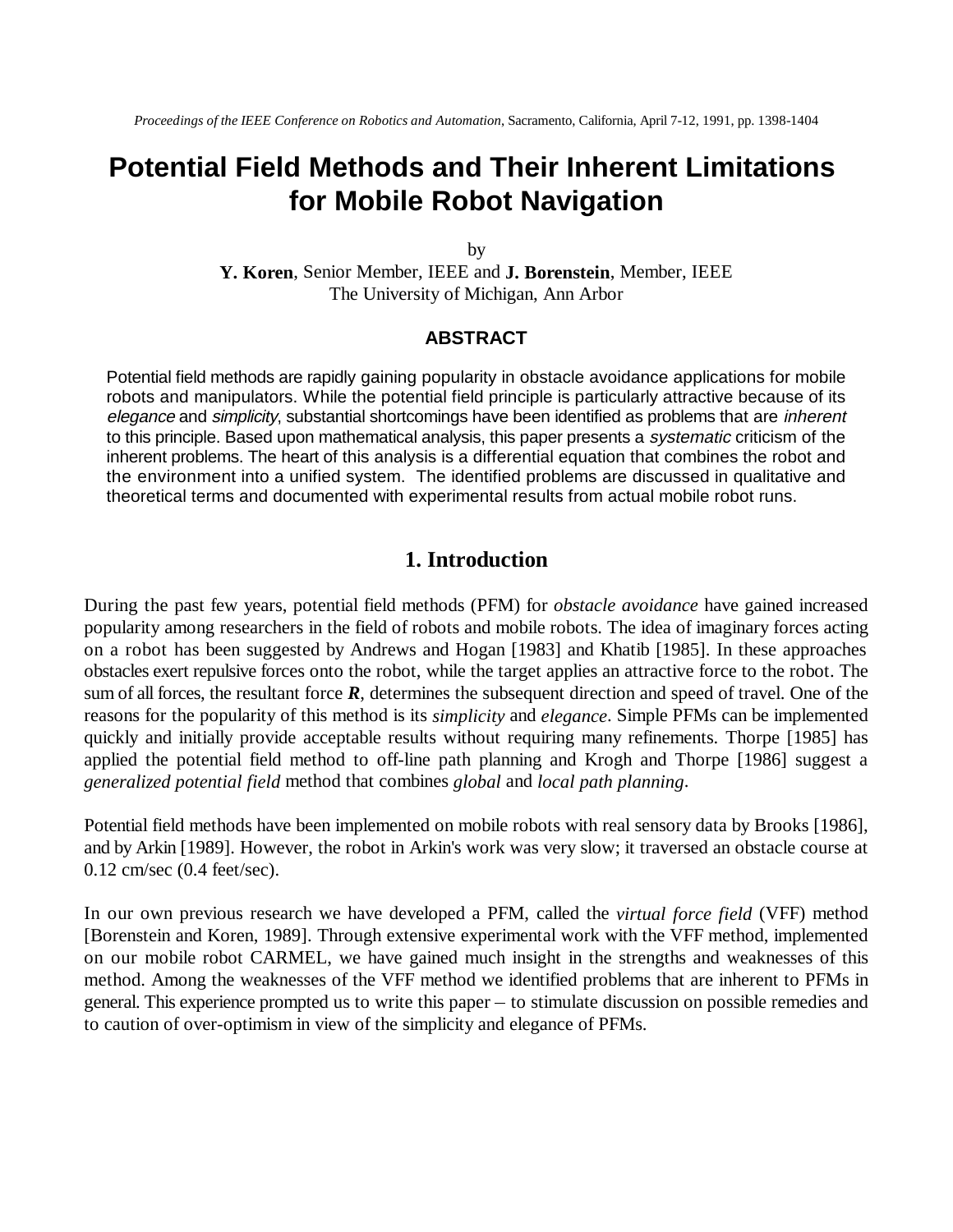# **2. The Virtual Force Field (VFF) Method**

The *virtual force field* (VFF) method, is especially designed for real-time obstacle avoidance with fast mobile robots [Borenstein and Koren, 1989]. The VFF method allows fast, continuous, and smooth motion

of the controlled vehicle among unexpected obstacles. We briefly explain the VFF method below.

The VFF method uses a two-dimensional Cartesian grid, called the *histogram grid C,* for obstacle representation. Each cell *(i,j*) in the *histogram grid* holds a *certainty value* (CV) *ci,j* that represents the confidence of the algorithm in the existence of an obstacle at that location. This representation was derived from the *certainty grid* concept that was originally developed by Moravec and Elfes, [1985]. In the *histogram grid*, CVs are incremented when the range reading from an ultrasonic sensor indicated the presence of an object at that cell.

Simultaneously, the potential field concept is applied to the *histogram grid* as shown in Fig. 1. It works as follows: As the vehicle moves, a window of  $w_{s} \times w_{s}$  cells accompanies it, overlying a square region of *C*. We call this region the "*active region*" (denoted as *C*\*), and cells that momentarily belong to the *active region* are called "*active cells*" (denoted as *c\**). *i,j* In our current implementation, the size of the window is 33×33 cells (with a cell size of 10cm×10cm), and the window is always centered about the robot's position.

Each *active cell* exerts a virtual repulsive force  $F_{i,j}$  toward the robot. The magnitude of this force is proportional to  $c^*_{i,j}$  and inversely propor-



**Figure 1:** The virtual force field (VFF) concept: Occupied cells exert repulsive forces onto the robot; the magnitude is proportional to the certainty value  $c_{i,j}$  of the cell and inversely proportional to  $d^2$ .

tional to  $d^n$ , where  $d$  is the distance between the cell and the center of the vehicle, and  $n$  is a positive number.

force is proportional to 
$$
c_{i,j}^{*}
$$
 and inversely propor-  
tional to  $d^{n}$ , where d is the distance between the cell and the center of the vehicle, and n is a positive number.  

$$
\mathbf{F}_{i,j} = \frac{F_{cr}W^{n}C_{i,j}}{d^{n}(i,j)} \left(\frac{x_{i} - x_{0}}{d(i,j)} - \hat{x} + \frac{y_{j} - y_{0}}{d(i,j)} - \hat{y}\right)
$$
(1)

where

*F<sub>cr</sub>* Repulsive force constant.  $d(i,j)$  Distance between *active cell* (i,j) and the robot.  $C_{i,j}$  Certainty value of *active cell* (i,j). *W* The width of the mobile robot.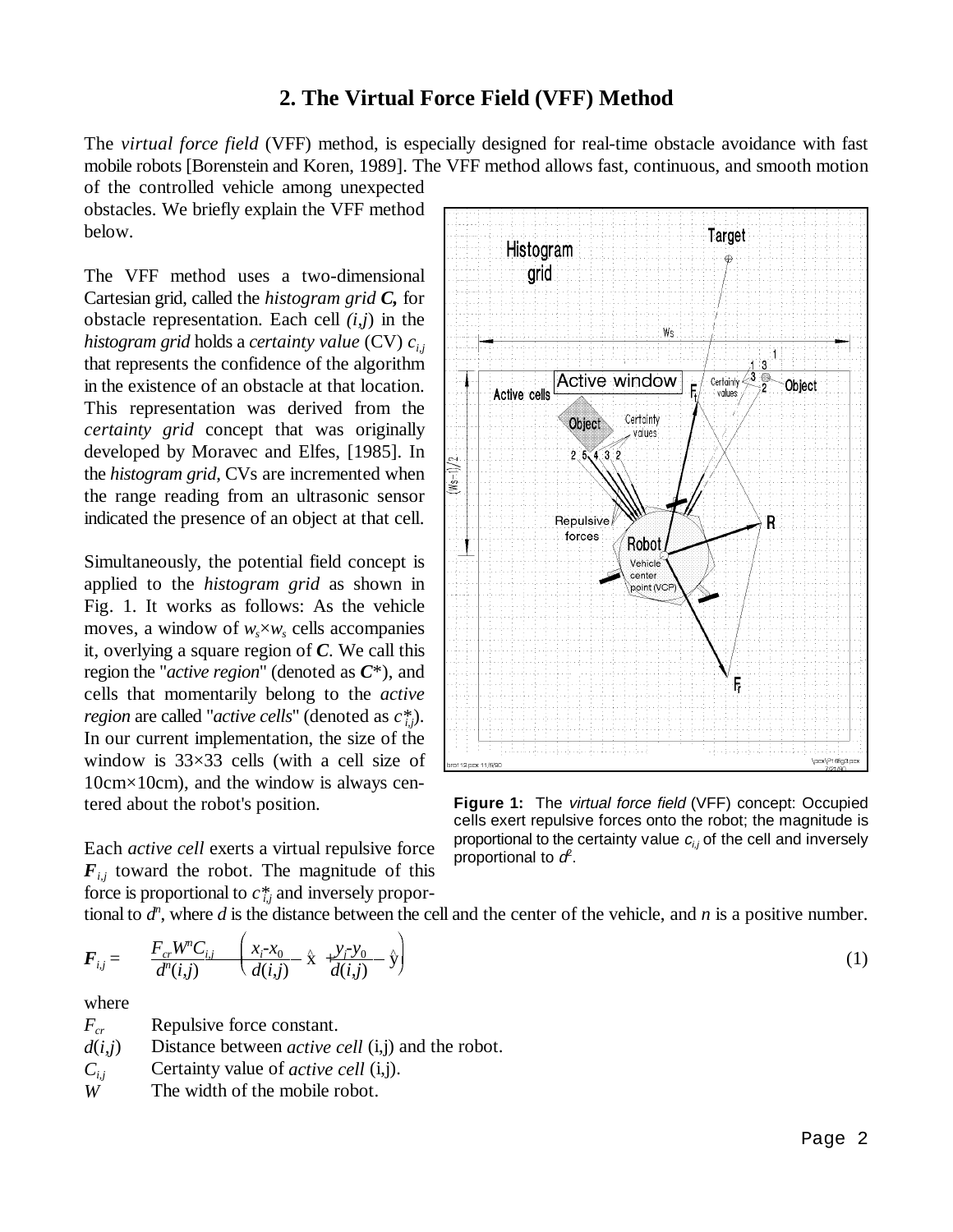- $x_0, y_0$  Robot's present coordinates.
- $x_i, y_j$  Coordinates of *active cell* (*i,j*).

In our implementation as well as in the following discussion we assume *n*=2. All virtual repulsive forces add up to yield the resultant repulsive force  $\bm{F}_r$ 

$$
F_r = \sum_{i,j} F_{i,j} \tag{2}
$$

Simultaneously, a virtual attractive force  $\vec{F}_t$  of constant magnitude is applied to the vehicle, "pulling" it<br>toward the target.<br> $\vec{F}_t = F_{ct} \left( \frac{x_t - x_0}{d} + \frac{y_t - y_0}{d} \hat{x} + \frac{y_t - y_0}{d} \hat{y} \right)$  (3) toward the target.

$$
\boldsymbol{F}_t = \boldsymbol{F}_{ct} \left( \frac{x_t - x_0}{d_t} - \hat{\mathbf{x}} + \frac{y_t - y_0}{d_t} - \hat{\mathbf{y}} \right) \tag{3}
$$

where  $F_{ct}$  is the target (attraction) force constant;  $d_t$  is the distance between the target and the robot; and  $x_t$ ,  $y_t$  are the target coordinates.

Summation of  $\mathbf{F}_r$ , and  $\mathbf{F}_t$  yields the *resultant force vector*  $\mathbf{R}$ 

$$
\boldsymbol{R} = \boldsymbol{F}_r + \boldsymbol{F}_t \tag{4}
$$

The direction of  $\mathbf{R}$ , (denoted  $\delta$  and given in degrees), is used as the reference for the robot's steering-rate command  $\Omega$ :

$$
\Omega = k[\delta - \Theta] \tag{5}
$$

where *k* is the proportional constant for steering (in sec<sup>-1</sup>),  $\Theta$  is the current direction of travel (in degrees), and  $\delta$  is the commanded direction of travel (in degrees). This equation will be utilized in the mathematical analysis.

# **3. Robot-Environment Mathematical Analysis**

To analyze the behavior of the mobile robot in the presence of obstacles, first we introduce a differential equation that describes the robot's motions as affected by the environment. This equation is based on combining the steering system model with environmental parameters. The basic model for the robot's steering motor is a first-order differential equation given by equation that describes the robot's motions as affected by the environment. This equation is based on<br>combining the steering system model with environmental parameters. The basic model for the robot's<br>steering motor is a

$$
\tau \dot{\omega} + \omega = \Omega \tag{6}
$$

where  $\Omega$  is the steering-rate command and  $\omega$  is the actual steering-rate;  $\tau$  is the time-constant of the steering motor and is dependent on the robot's mass. Note that the actual relationship is more complicated than the one represented in Eq. (6), since our mobile robot also includes a corrective network in the steering controller.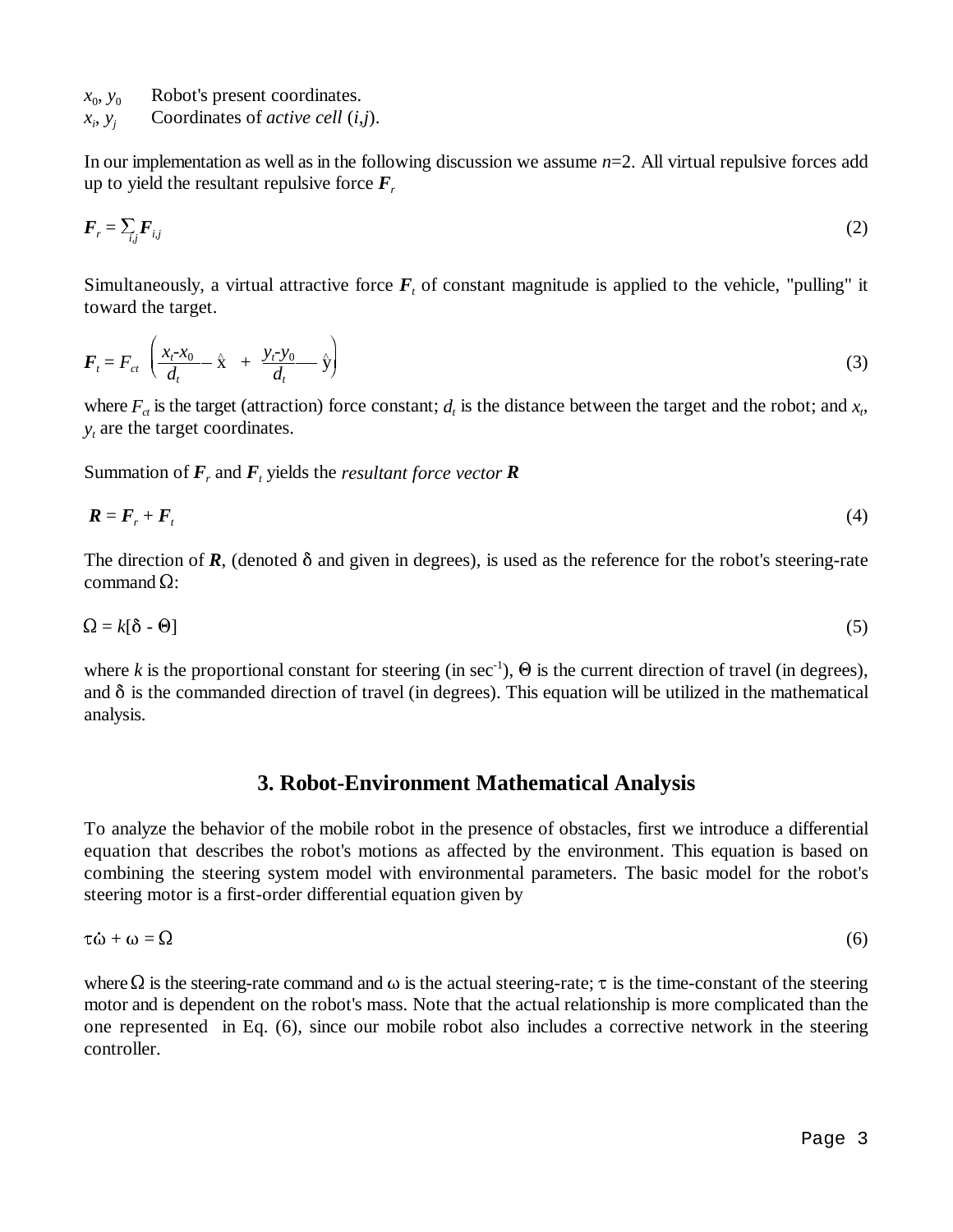Substituting Eq. (5) and  $\Theta = \omega$  into Eq. (6) yields the steering equation Substituting Eq. (5) and  $\Theta = \omega$  into<br>Eq. (6) yields the steering equation<br> $\tau \Theta + \Theta + k\Theta = k\delta$  (7)

$$
\tau \Theta + \Theta + k \Theta = k \delta
$$

For the development of the *robotenvironment* model, we assume that the robot travels on one side of a long obstacle, with the objective to reach a target located on the other side of the obstacle, as depicted in Fig. 2. Since the object is long, the repulsive force has only a lateral component in the direction of *X*

reੂ *Propulsive* force has only a lateral component in the direction of *X*  
\n
$$
F_r = \frac{F_{rx} W^n}{d^n}
$$
\n(8)

where  $F_{rx}$  is a constant proportional to  $F_{cr}$ . Note that Eq. (8) holds also for systems that do not use grid-type world models. The resultant force in



**Figure 2**: Motion of a mobile robot in the vicinity of an obstacle.

steering control loop is calculated by the equation

the X-direction is 
$$
F_r - F_{ct} \cos \alpha
$$
, where  $F_{ct}$  is the target force constant. The reference command  $\delta$  to the  
steering control loop is calculated by the equation  

$$
\tan \delta = \frac{F_r - F_{ct} \cos \alpha}{F_{ct} \sin \alpha}
$$
(9)  
Differentiating  $\delta$  in Eq. (9) with respect to time yields  

$$
\delta = -Nd + M\dot{\alpha}
$$
(10)

Differentiating  $\delta$  in Eq. (9) with respect to time yields

$$
\delta = -Nd + M\dot{\alpha} \tag{10}
$$

where

where  
\n
$$
N = \frac{nW^n f \cos^2 \delta}{d^{n+1} \sin \alpha}
$$
\n(11)

$$
N = \frac{nW J \cos \theta}{d^{n+1} \sin \alpha}
$$
\n
$$
M = \left(1 - \frac{\tan \delta}{\tan \alpha}\right) \cos^2 \delta
$$
\n
$$
(11)
$$
\n
$$
(12)
$$

and

and  

$$
f = \frac{F_{rx}}{F_{ct}}
$$
 (13)

Note that for small  $\delta$ , the parameter *N* is independent of  $\delta$  and *M*=1.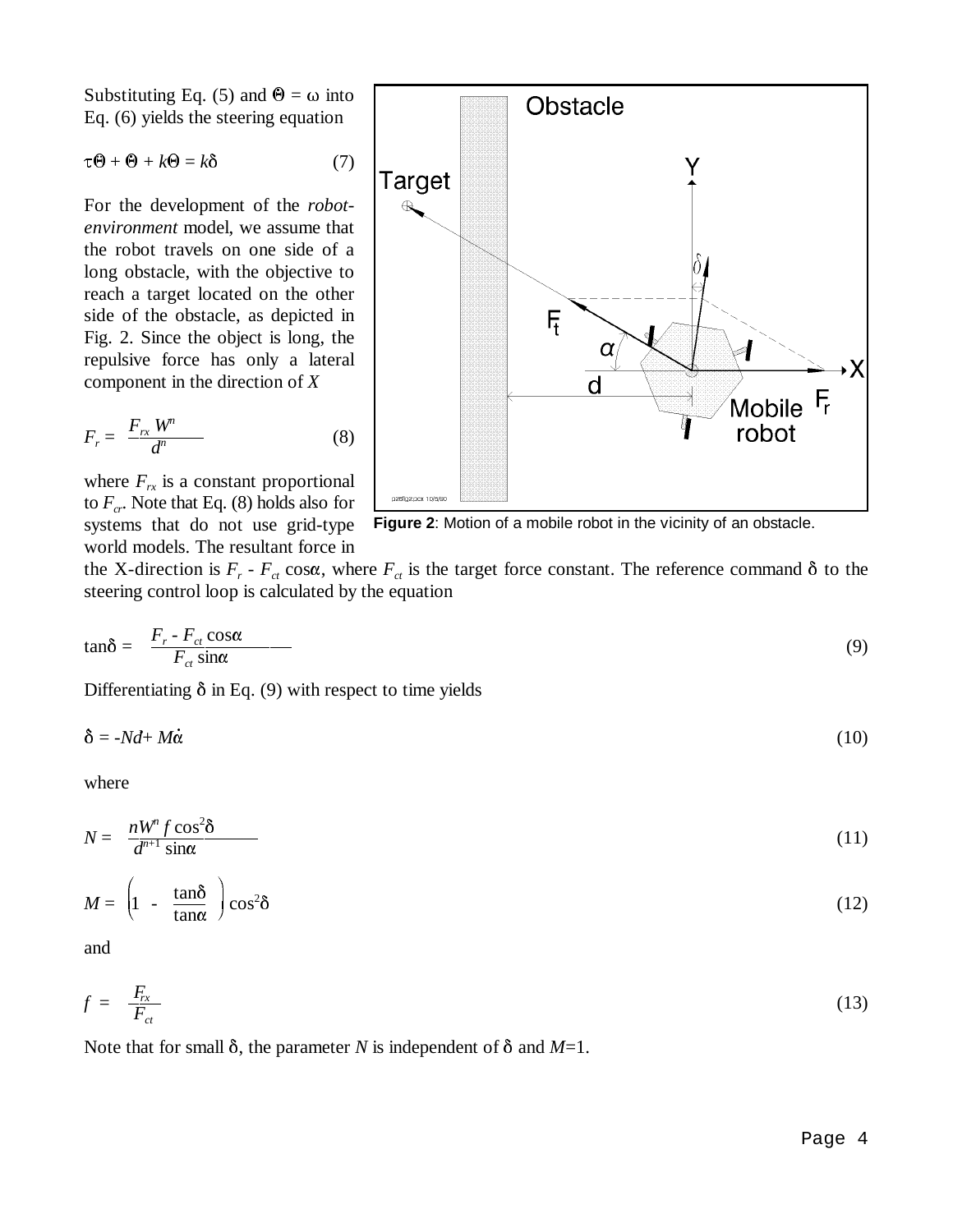While the robot may move in an arbitrary direction in the XY-plane at a velocity *V*, its velocity component in the X-direction is always given by While the robot may move in an arbitrary direction in the XY-plane at a velocity *V*, its velocity component in the X-direction is always given by  $d = V \sin \Theta$  (14)

$$
d = V\sin\Theta
$$
\n(14)  
\nBy substituting Eq. (14) into (10) and the resulting equation into Eq. (7), we obtain\n
$$
\tau\vec{\Theta} + \theta + k\theta + kN(d, \alpha, \delta) \text{ V}\sin\Theta = kM(\alpha, \delta) \dot{\alpha}
$$
\n(15)

By substituting Eq. (14) into (10) and the resulting equation into Eq. (7), we obtain

$$
\tau \vec{\Theta} + \Theta + k\Theta + kN(d, \alpha, \delta) \text{ Vsin}\Theta = kM(\alpha, \delta) \dot{\alpha} \tag{15}
$$

Equation (15) is important since it describes the behavior of the robot in response to relative changes in the environment. Eq. (15) contains parameters of the robot (*k*, *V*) and the PFM (*n, f*). The environment, as related to the robot, is also represented in Eq. (15) by  $(d, \alpha)$ , and the response of the steering angle  $\Theta$  to changes in these parameters is shown.

If we assume that the robot moves almost parallel to the obstacle, and therefore is commanded by small angles  $\delta$  that result in small angles  $\Theta$ , Eq. (15) can be rewritten these parameters is shown.<br>If we assume that the robot moves almost parallel to the obstacle, and therefore is commanded by small<br>angles  $\delta$  that result in small angles  $\Theta$ , Eq. (15) can be rewritten<br> $\tau \vec{\Theta} + \Theta + k\Theta + kN(\$ 

$$
\tau \vec{\Theta} + \Theta + k\Theta + kN(\alpha)V\Theta = k\dot{\alpha}
$$
\n(16)

We may assume that  $\alpha$  is changing slowly, such that  $k\dot{\alpha}$  is zero and *N* is constant. This results in a linear, time-invariant differential equation. For this condition, the characteristic equation of the Laplace transform of Eq. (16) is

$$
\tau s^3 + s^2 + ks + kNV = 0 \tag{17}
$$

Note that Eq. (17) holds true for continuous control systems. For sampled data systems, a delay  $e^{sT}$  is introduced in the control loop and Eq. (17) becomes

$$
\tau s^3 + s^2 + ks + kNVe^{-sT} = 0 \tag{18}
$$

This delay *T* may be quite significant; sampling times of up to 3 seconds are reported in the literature [Arkin, 1989]. However, if the sampling time *T* is very short, the delay can be approximated by  $e^{-sT} = 1 - sT$ .

Substituting this expression in Eq. (18) yields the following characteristic equation

$$
\tau s^3 + s^2 + [k(1 - NVT)]s + kNV = 0 \tag{19}
$$

In order to determine the stability limit of the moving robot, the *Routh stability criterion* may be applied to Eq. (19), which yields the following condition

$$
1 - NV(\tau + T) > 0 \tag{20}
$$

with  $N$  given in Eq.  $(11)$ .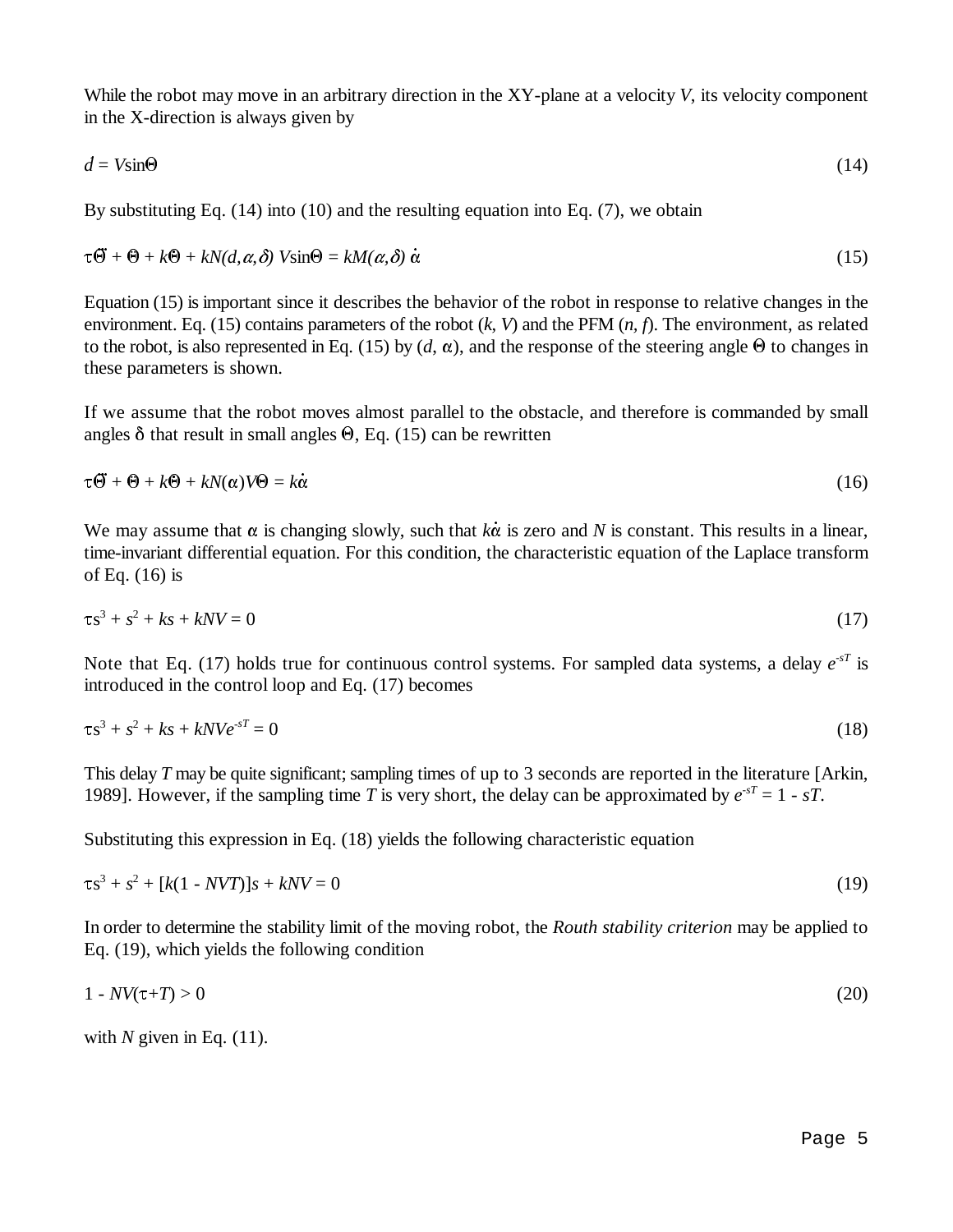The condition stated in Eq. (20) clearly shows a major drawback of the PFM: *The configuration space might include regions in which Eq. (20) is not satisfied and the robot will begin to oscillate*. The condition is harder to be satisfied for larger  $V$ ,  $\tau$ , and  $T$ ; for example, if a heavy vehicle moves at high speed, it is more likely that oscillations occur.

Obviously, unstable conditions exist also for the general environment-robot model in Eq. (15). However, for the general nonlinear time-varying model of Eq. (15) it is difficult to find a simple stability rule like the one given in Eq. (20).

The parameter that can be tuned to guarantee stability is *f* which is defined as the ratio between the *repulsive force constant*  $F_{cr}$  (defined in Eq. 1) and the *target force constant*  $F_{ct}$  (defined in Eq. 3). The value of *f* for a particular system should be determined experimentally, as explained in the following section.

# **4. The Experimental System**

We have verified our theoretical considerations on our mobile robot, CARMEL (*C*omputer-*A*ided *R*obotics for *M*aintenance, *E*mergency, and *L*ife support). CARMEL is based on a commercially available mobile platform with a unique three-wheel drive (synchro-drive) that permits omnidirectional steering [Cybermation, 1990]. This platform has a maximum travel speed of  $V_{\text{max}} = 0.8$  m/sec and a maximum steering rate of  $\Omega$  = 120 deg/sec; it weighs about 125 kg. A Z-80 on-board computer serves as the low-level controller of the vehicle.

We equipped this vehicle with a ring of 24 ultrasonic sensors; the ring has a diameter of 0.8m. Two computers were added to the platform: a 20Mhz, 80386-based ATcompatible that runs the VFF obstacle avoidance algorithm, and a PC-compatible single-board computer to control the sensors.

In the experiments described in this paper, the ultrasonic sensors were *disabled*, and obstacles were manually inserted into the *histogram grid*. This measure was necessary to insure that experiments were conducted under repeatable conditions, without noisy and inaccurate sensory data. However, in all experiments we used CARMEL, a *real* mobile robot, to ensure realistic conditions concerning system dynamics and sampling time.

A typical real-time run with CARMEL is depicted in Fig. 3. In this experiment CARMEL traveled from "*Start*" to "*Target*." A small obstacle (approx. 40x40cm) was inserted into the *histogram grid*. This experiment was performed to define the relative strength of the repulsive force (determined by  $F_{cr}$ , in Eq. 1) to the attractive force (determined by  $F_{cr}$  in Eq. 3) such that the robot would just barely



**Figure 3**: A real-time run of CARMEL is used to determine the minimal ratio between repulsive and attractive force constants.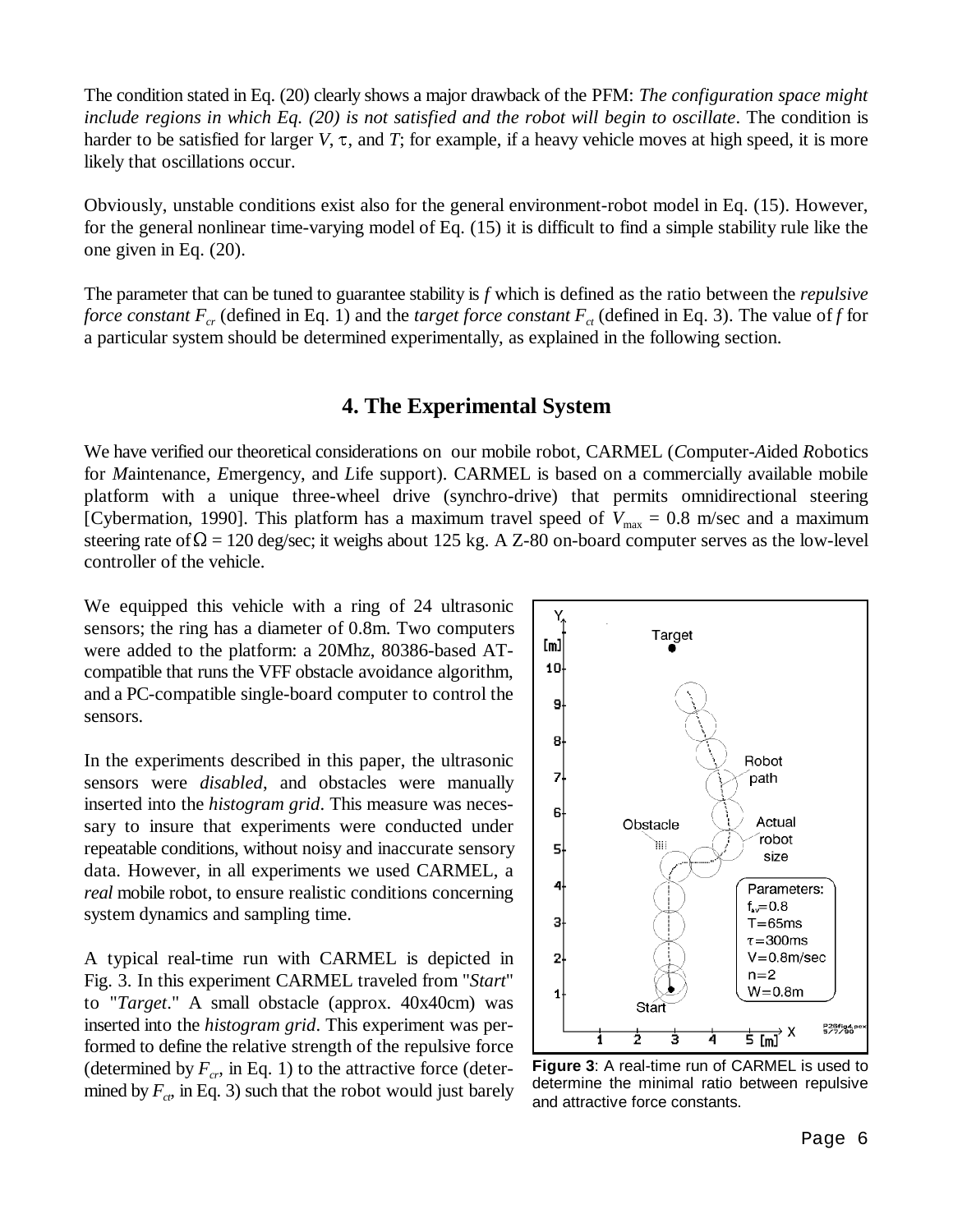avoid the obstacle when approaching it head-on, at maximum speed. To ensure repeatability, the obstacle was manually programmed for subsequent experiments. Fig. 3 shows the resulting path of the robot. The actual position of the robot at one-second intervals is shown by circles which are plotted to scale according to the 0.8m diameter of CARMEL's sensor ring.

It should be noted that due to *quantization* and the finite size of the *active window* (see discussion in Section 2.3),  $F_{rx}$  (defined in Eq. 8) is not constant but rather fluctuates as a function of the robot's distance from an obstacle. Consequently, *f* (defined in Eq. 13) varies for our system. For this reason, we use an average value  $f_{av}$  to compare our experimental parameters with the analytical ones. With the experiment of Fig. 3, we determined  $f_{av}$ =0.8; this value was then used in all the experiments described in this paper.

# **5. Problems with Potential Field Methods**

In the course of our experimental work with the VFF algorithm, we identified the following 4 significant problems that are inherent to PFMs and independent of the particular implementation:

- 1. Trap situations due to local minima (cyclic behavior).
- 2. No passage between closely spaced obstacles.
- 3. Oscillations in the presence of obstacles.
- 4. Oscillations in narrow passages.

The following sections present a detailed discussion.

## **5.1 Trap Situations Due to Local Minima**

Perhaps the best-known and most often-cited problem with PFMs is the problem of *local minima* or *trapsituations* [Andrew and Hogan, 1983; Tilove, 1989]. A *trap-situation* may occur when the robot runs into a dead end (e.g., inside a U-shaped obstacle). Traps can be created by a variety of different obstacle configurations, and different types of traps can be distinguished. However, *trap-situations* can be resolved by heuristic or global recovery.

*Trap-situations* that are remedied with heuristic recovery rules are likely to result in a non-optimal path. For this reason we abandoned the heuristic recovery approach in favor of an integrated *global path planner* (GPP). With this method, the *local path planner* (LPP) monitors the robot's path; when a *trap-situation* is detected the GPP is invoked to plan a new path based on the available information.

## **5.2 No Passage Between Closely Spaced Obstacles**

Fig. 4 shows a mobile robot at an attempt to pass among two closely spaced obstacles (e.g., passing through a door frame). With PFMs, the repulsive forces from obstacle 1 and 2 are combined into the two *lumped repulsive forces*  $F'_{r1}$  and  $F'_{r2}$ , respectively. The sum of all repulsive forces  $(F_r = F'_{r1} + F'_{r2})$  points straight away from the opening between the two obstacles. Depending on the relative magnitude of the target-directed force  $F<sub>r</sub>$ , the robot will either approach the opening further, or it will turn away (as depicted in Fig. 4).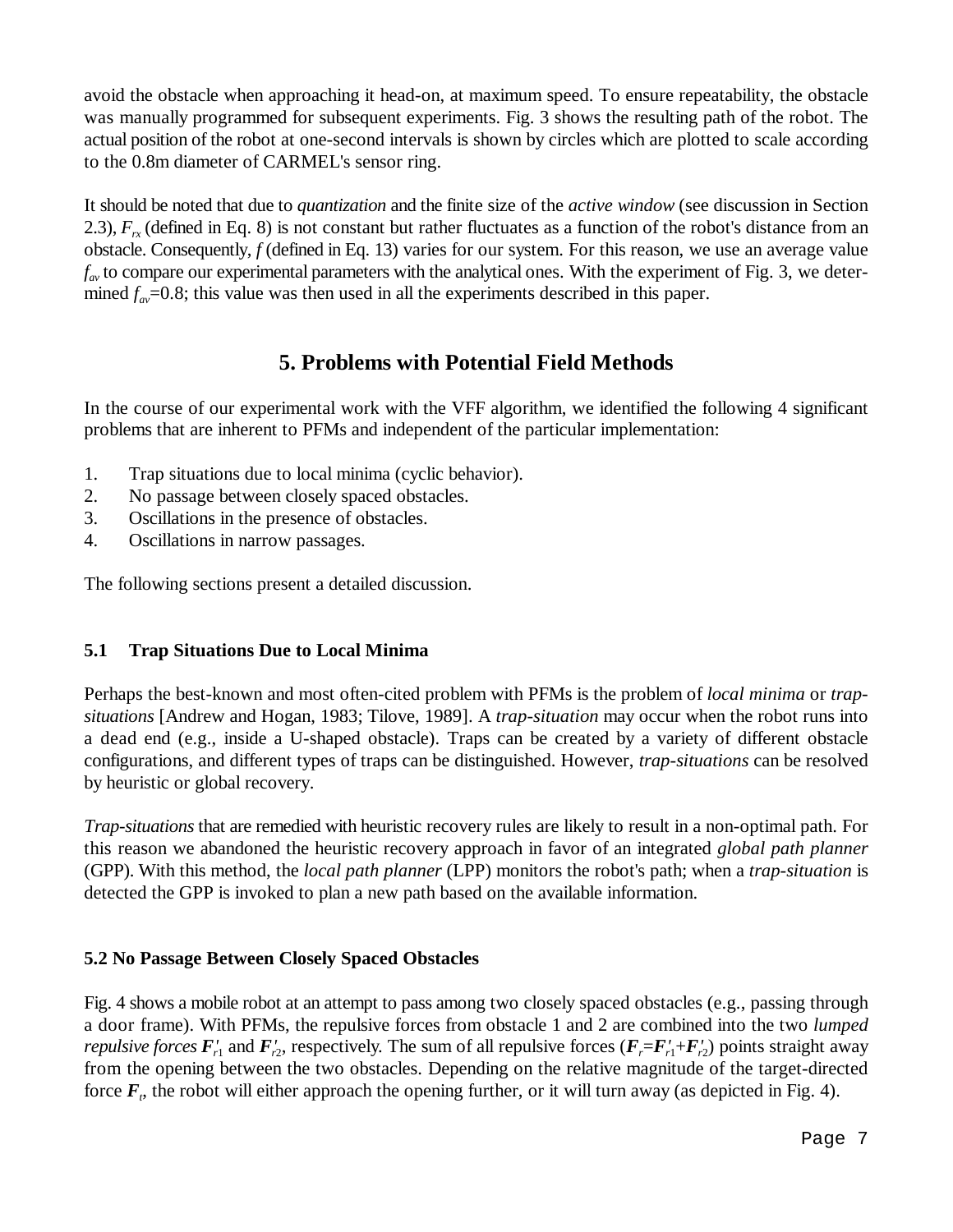## **5.3 Oscillations in the Presence of Obstacles**

One of the most significant limitations of potential field methods is their tendency to cause unstable motion in the presence of obstacles.

The mathematical conditions for the onset of<br>
unstable motion may be<br>
derived from the<br> *robot*-environment unstable motion may be derived from the model developed in Section 3. Substituting Eq. (11) for small  $\delta$  $(i.e., \cos \delta \approx 1)$  into Eq. (20) yields the stability condition



#### **Figure 4**:

Under PFM control, the robot does not pass among densely spaced obstacles.

Eq. (20) yields the sta-  
bility condition  

$$
d^{n+1} \ge \frac{nV(\tau+T)W^n f}{\sin \alpha}
$$
 (21)

When the robot travels alongside the obstacle under steady state conditions, the sum of the lateral forces is zero, so that

$$
F_r = F_{ct} \cos \alpha \tag{22}
$$

Substituting Eq. (8) into Eq. (22) yields  $\sim$   $\sim$   $\sim$ 

$$
\frac{F_{rx}W^n}{d^n} = F_{ct}\cos\alpha\tag{23}
$$

Using *f* from Eq. (13) and substituting *d* from Eq. (23) into Eq. (21) we obtain the stability condition



**Figure 5**: Instable motion results when the robot encounters a disturbance at  $\alpha < \alpha_{cr}$ , while traveling in the vicinity of an obstacle.

Using *f* from Eq. (15) and substituting *a* from Eq. (25) into  
Eq. (21) we obtain the stability condition in the vicinity of an obstacle.  

$$
f \ge \cos \alpha \qquad \left[ \frac{nV(\tau+T)}{W \tan \alpha} \right]^n
$$
(24)

Figure 5 shows what happens when condition (24) is not met. In this real-time experiment CARMEL traveled from "*Start*" to "*Target*." CARMEL was forced to travel alongside a wall which obstructed the robot's path. Note that the "wall" was manually programmed into the *histogram grid* and is shown as a straight line of dots which indicate filled cells in the *histogram grid*. Initially, the robot's path was fairly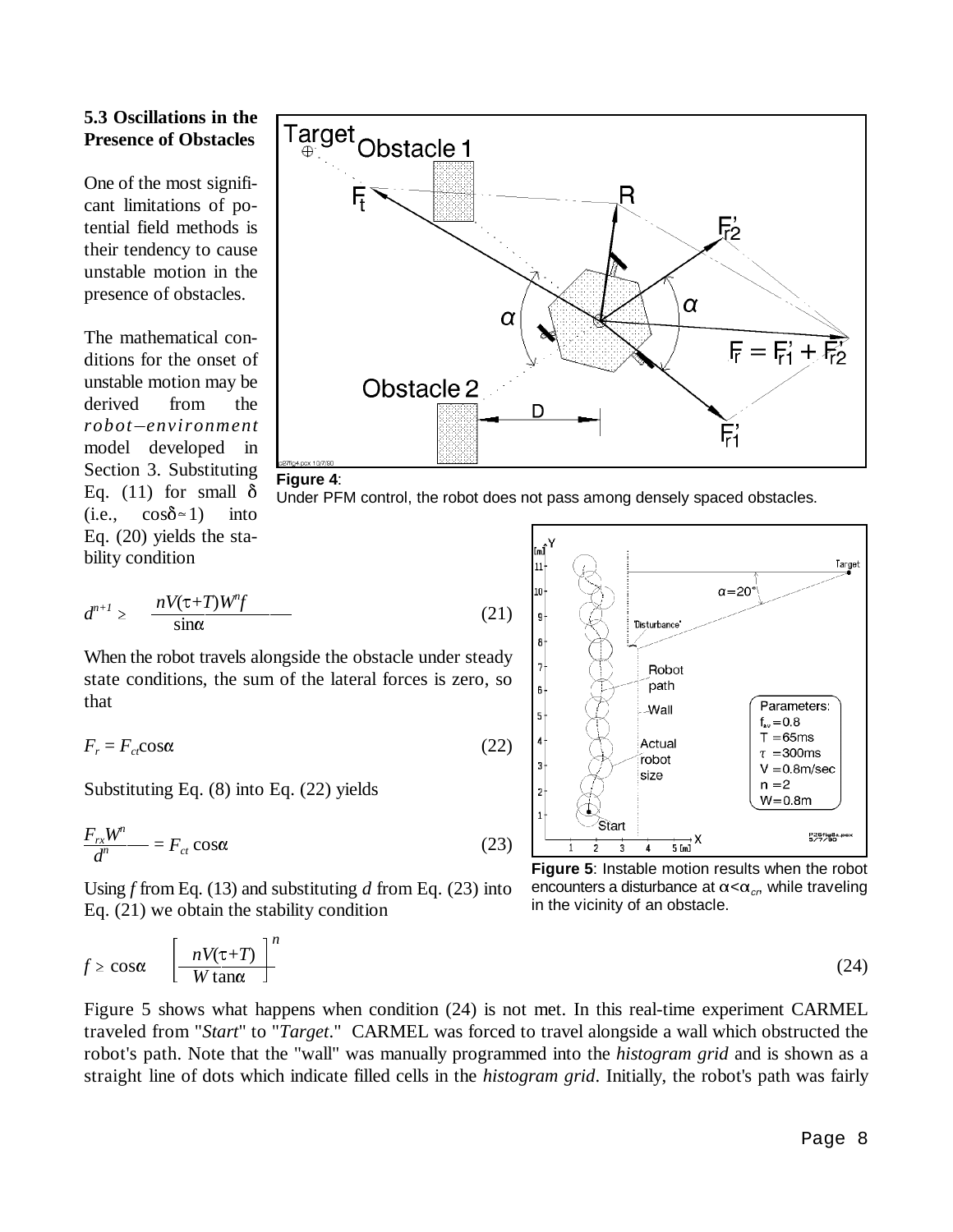straight. However, a discontinuity in the wall (at  $\alpha = 20^\circ$ ) caused the robot to enter into oscillatory and unstable motion.

#### **5.4 Oscillations in Narrow Passages**

A similar yet more severe problem with PFMs occurs when the robot travels in narrow corridors, in which the robot experiences repulsive forces simultaneously from opposite sides.

To analyze this problem we assume that the robot moves in the middle of a long passage as depicted in Fig. 6. At point  $Y = 4m$  the left wall protrudes into the passage and causes a perturbation in the robot's path. Figure 6 shows the path resulting from CARMEL traveling in a wide (case a) and a narrow (case b) corridor. In the wide corridor, a sudden change in the width of the corridor causes the robot to smoothly adjust its path. In the narrow corridor, however, the sudden change excites the robot into unstable oscillations and eventually a collision. A thorough mathematical analysis shows that the stability criterion for this case is

$$
L^{n+1} > 2nW^n V(T+\tau)f \tag{25}
$$

Eq. (25) is the stability limit which relates the robot parameters  $(W, V, \text{ and } \tau)$  to the PFM parameters (*f* and *n*,) and the environment parameter *L*.



#### **Figure 6**:

Motion in narrow corridors with  $f_{av}=0.8$ ,  $n=2$ ,  $T=0.065$ sec,  $T=0.3$ sec,  $V=0.8$ m/sec.

a. Motion is stable if the corridor is sufficiently wide.

b. Unstable motion in a narrow corridor.

## **6. Conclusions**

Based on a rigorous mathematical analysis, we have presented a *systematic* overview and a critical discussion on the inherent problems of potential field methods (PFMs). Specifically, we have identified four distinct drawbacks. Two of these drawbacks are related to the possibility of oscillations which become apparent only when the PFM is implemented in a high-speed real-time system. Most researchers concentrate their efforts on simulation programs of potential fields; they don't seem to be aware of the substantial, possibly unresolvable problems that are bound to surface once actual implementation in an experimental system is attempted. Other researchers work with actual mobile robots, but at slow speeds which conceal the disadvantages of the PFMs.